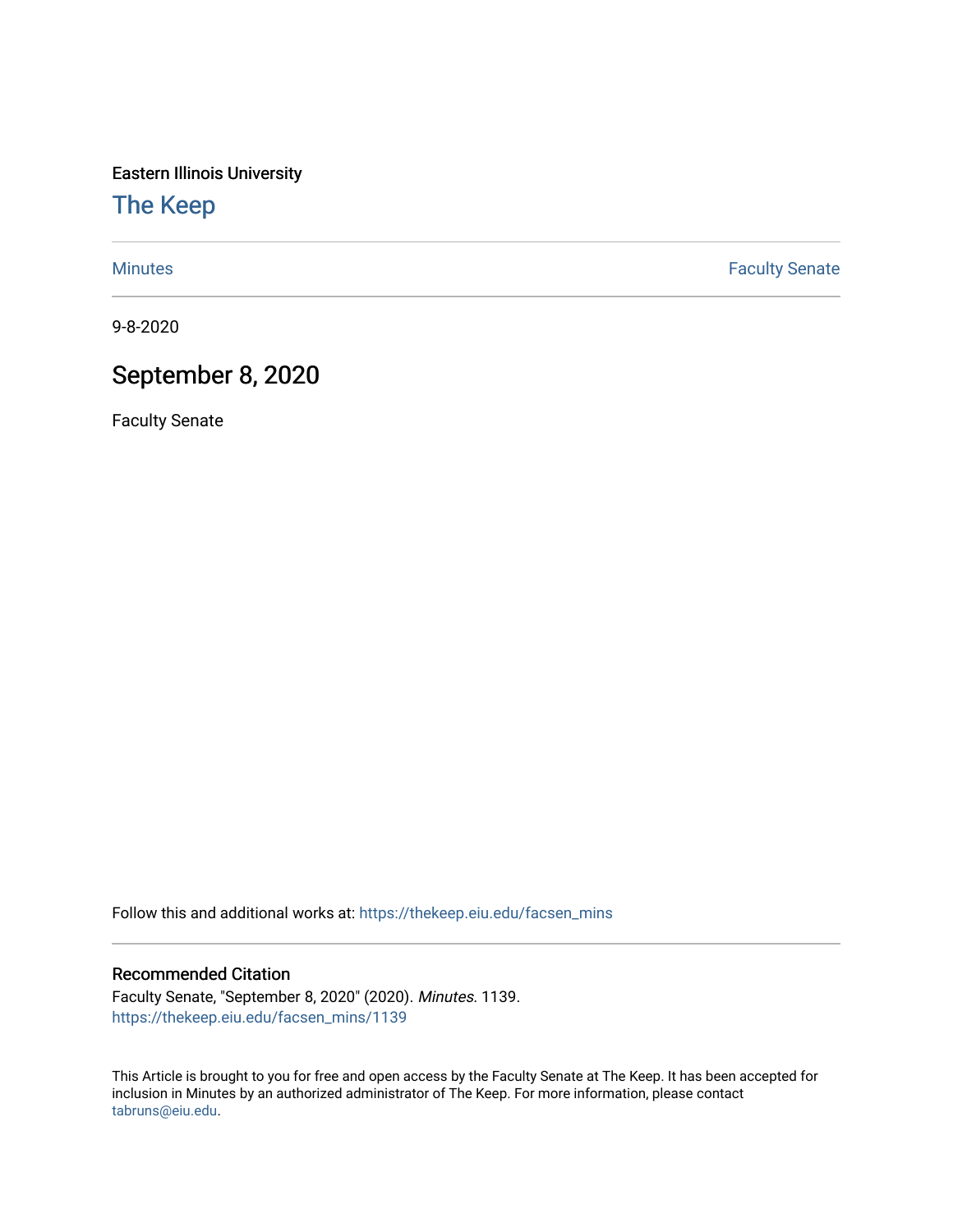

*the minutes summarize the proceeding, and do not constitute a verbatim transcript*

I. Call to Order

- Chair of Faculty Senate, Don Holly, called the meeting to order at 2:11pm
- Senators in attendance: Stowell, Shaw, Scher, Kozlowski, Abebe, Barnard, White, Mulvey, Chahyadi, Bruns, Hugo
- Guests: J. Gatrell (Provost), J. Ludlow (Professor of English, Women's Gender and Sexuality Studies, UPI president), C. Brock (Daily Eastern News), S. Gosse (Nursing)

II. Approval of Minutes.

• No approval of meeting minutes needed.  $5/7/2020$  meeting minutes approved via email sent on 5/29/2020

# III. Abridged Committee Reports

- Executive
	- o Holly: overall student enrollment up 10.5% with an increase in first time/fulltime, dual credit and honors students. Transfer student enrollment and international student enrollment numbers have declined. Current Fall course delivery is 47% online, 26% hybrid, and 26% Face-to-Face.
	- o Stowell: Textbook rental—report submitted at the end of Spring 2020. Administration and President's council have discussed. Anne Flaherty (VPSA) has reached out to get more history and background on the project. The project is not off the table but may be delayed. (Gatrell mentions that it is on the PC agenda for 3pm that day)
	- o Holly: Presidents Lecture has been moved to the Spring semester. The president is hoping to do it live. Mental Health will be the topic for the lecture.
	- o Holly: A flagpole will be erected on the south quad (north side behind Lumpkin) for various heritage celebrations. Further information regarding policies for this will be discussed at the Board of Trustees meeting Friday, September 11, 2020.
- Elections & Nominations<br>  $\circ$  Stowell: Sent out
	- Stowell: Sent out a call for elected positions to fill vacancies for positions that were not filled in the Spring election. Please vote and encourage your colleagues to do so, also encourage our colleagues to serve for the positions. Chahyadi: Working on the nominations committee draft and sending it out to faculty soon.
	- o 2020/2021 Committee Members: Jeff Stowell—chair, Candra (Chuck) S. Chahyadi and Stephen Kozlowski
- Student & Staff Relations
	- o 2020/2021 Committee Members: Steve Scher, Bruce Barnard, Stephen Kozlowski (Chair TBD)
- Faculty Forum
	- o 2020/2021 Committee Members: Larry White, Teshome Abebe, Nichole Mulvey (Chair TBD)
- Awards
	- o 2020/2021 Committee Members: Nichole Hugo chair, Todd Bruns, Teshome Abebe, Nichole Mulvey
- Budget Transparency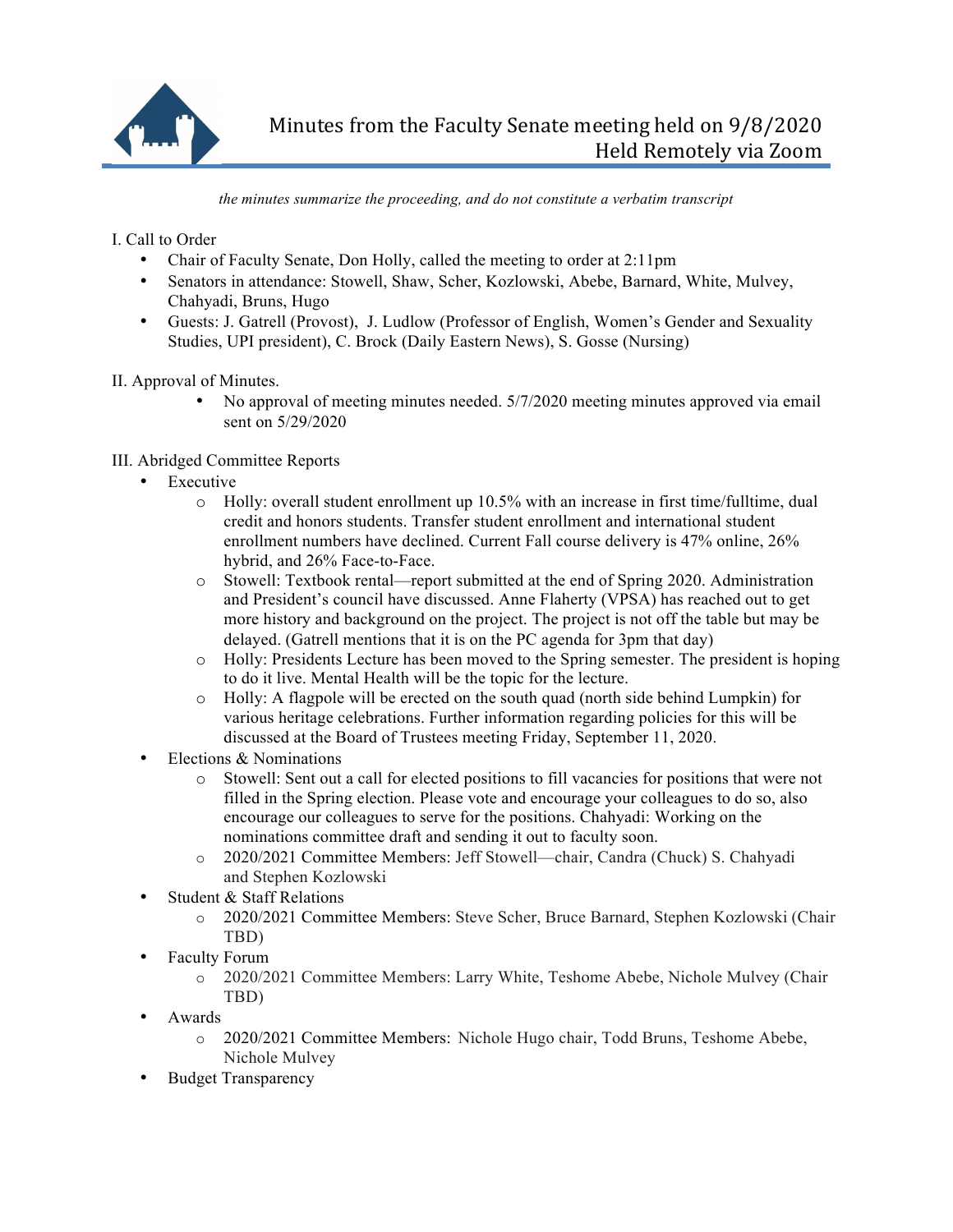o 2020/2021 Committee Members: Bruce Barnard chair; retires this semester. Todd Bruns, Larry White

## IV. Business

- Provost's Report (Gatrell)
	- o Welcome to everyone back to campus. Student compliance has been high and we have had a very positive start to the semester. Thank you to the Associate Deans (Lucas/ Cornebiese/ Mitchell/ Wollan/ Oliver) for their efforts in making social distancing classes possible. Thank you also to Faculty Development and Information Center (FDIC) for all of the work they have done. Welcome two new Vice Presidents to Campus: Anne Flaherty (VPSA) and Sean Reeder (VPBA) and two new Deans: Barbara Bonnekessen (CLAS) and Laretta Henderson (COE).
	- o Board of Nursing has approved virtual site visit. Soft launch this Fall with a small cohort of 11-12 students.
	- $\circ$  Quality Initiative (QI) was finalized and approved. Thank you to everyone who contributed.
	- o Faculty Research and Creative Activity will be done virtually in October—over 200 submissions of scholarly and creative activity. Thank you to Todd Bruns and his team for taking the lead on this project.
	- o Dual Credit Coordinator—Rachelle Hendrickson joined in the office of the registrar in July.
	- o Enrollment Trends—Increases in SAT, ACT, & GPA from incoming students. Overall enrollment up with an increase in Honors students. Continuing students numbers have increased for the first time in several years. International students are still a bit of a challenge but Andy Kabasele has been doing amazing work in terms of recruitment strategies.
	- o Abebe: Thank you to everyone in technology and Associate Deans as well for all of their work and support.
	- o Holly: Echo of thanks to technology and Associate Deans.
- Chair Report (Holly)
	- o Planning of Retirement Banquet: reached out to Jeannie Ludlow about planning
	- o Meet monthly with the chairs of CGS, COTE, CAA, CFR for communication across campus.
	- o Attending the Board of Trustees Meeting on Friday, September 11, 2020
- Update: Quality Initiative
	- o Campus wide involvement in deciding the Quality Initiative. Three great proposals were developed and the diversifying faculty and staff proposal was selected. The proposal was submitted to the HLC in July and approved just under a month later. The subcommittee chairs were: Elder, Vietto, and Polydore with subcommittees of about 5-6 people. The subcommittees continue their work on three separate areas: hiring practices, retention of faculty of underrepresented groups on campus, and recruitment of underrepresented groups to campus.
	- o Final Report will be submitted June of 2024.
- Think Tank Committee/ Title IX Panel
	- o Think Tank: several names were submitted for nomination. Holly will contact those who were nominated and see if they would like to be considered. Holly will then forward all names of those who are interested to the President who will appoint a member.
	- o Title IX: Steve Scher and Katie Shaw volunteered/were nominated. S.Scher deferred to K. Shaw. Motion to forward K. Shaw as member (Holly/Stowell) unanimously approved.
- Possible Guest Speakers